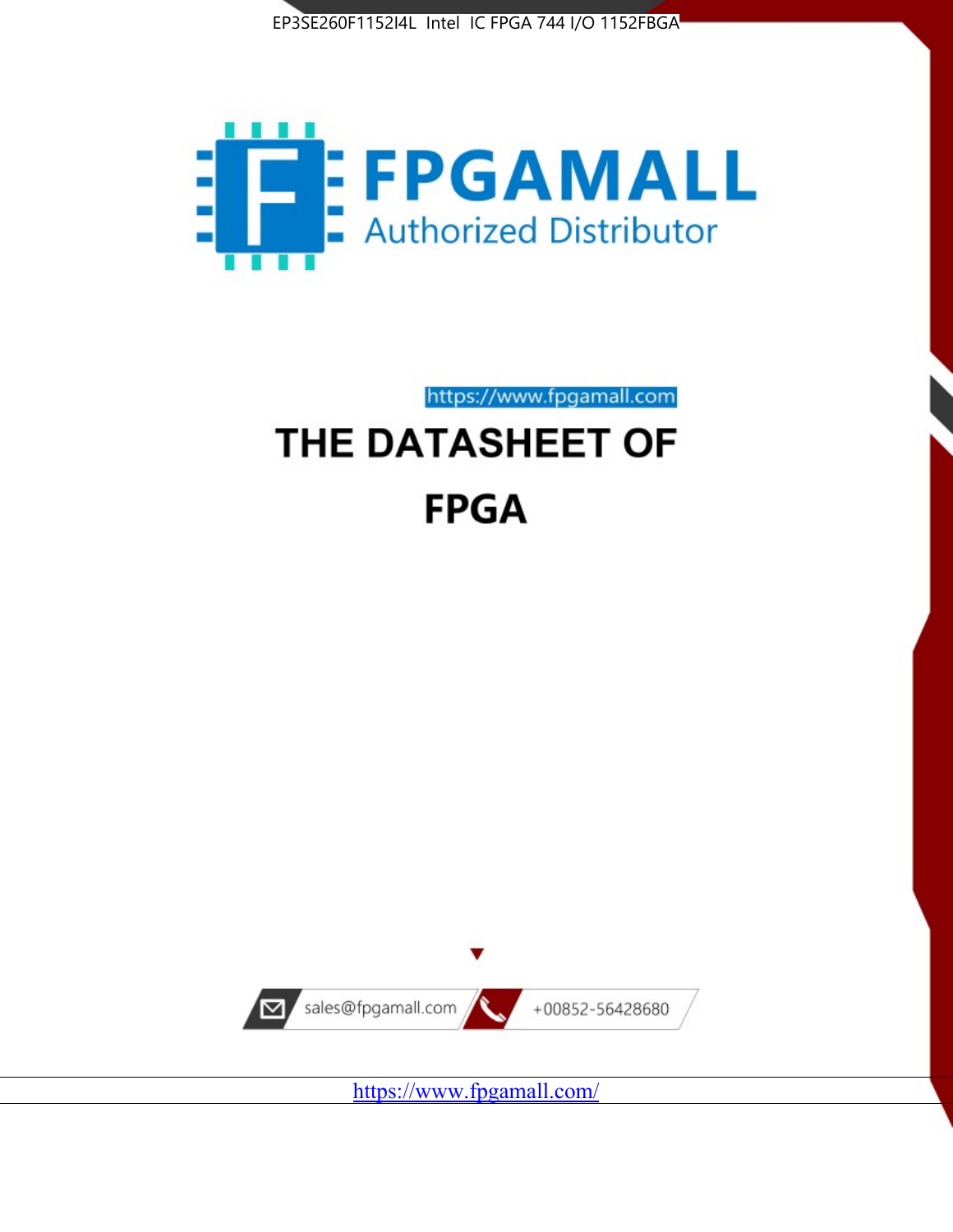EP3SE260F1152I4L Intel IC FPGA 744 I/O 1152FBGA



# **1. Stratix III Device Family Overview**

**SIII51001-1.8**

The Stratix® III family provides one of the most architecturally advanced, high-performance, low-power FPGAs in the marketplace.

Stratix III FPGAs lower power consumption through Altera's innovative Programmable Power Technology, which provides the ability to turn on the performance where needed and turn down the power consumption for blocks not in use. Selectable Core Voltage and the latest in silicon process optimizations are also employed to deliver the industry's lowest power, high-performance FPGAs.

Specifically designed for ease of use and rapid system integration, the Stratix III FPGA family offers two variants optimized to meet different application needs:

- The Stratix III *L* family provides balanced logic, memory, and multiplier ratios for mainstream applications.
- The Stratix III *E* family is memory- and multiplier-rich for data-centric applications.

Modular I/O banks with a common bank structure for vertical migration lend efficiency and flexibility to the high-speed I/O. Package and die enhancements with dynamic on-chip termination, output delay, and current strength control provide best-in-class signal integrity.

Based on a 1.1-V, 65-nm all-layer copper SRAM process, the Stratix III family is a programmable alternative to custom ASICs and programmable processors for high-performance logic, digital signal processing (DSP), and embedded designs.

Stratix III devices include optional configuration bit stream security through volatile or non-volatile 256-bit Advanced Encryption Standard (AES) encryption. Where ultra-high reliability is required, Stratix III devices include automatic error detection circuitry to detect data corruption by soft errors in the configuration random-access memory (CRAM) and user memory cells.

## **Features Summary**

Stratix III devices offer the following features:

- 48,000 to 338,000 equivalent logic elements (LEs) (refer to Table 1–1)
- 2,430 to 20,497 Kbits of enhanced TriMatrix memory consisting of three RAM block sizes to implement true dual-port memory and FIFO buffers
- High-speed DSP blocks provide dedicated implementation of 9×9, 12×12, 18×18, and 36×36 multipliers (at up to 550 MHz), multiply-accumulate functions, and finite impulse response (FIR) filters
- I/O:GND:PWR ratio of 8:1:1 along with on-die and on-package decoupling for robust signal integrity
- Programmable Power Technology, which minimizes power while maximizing device performance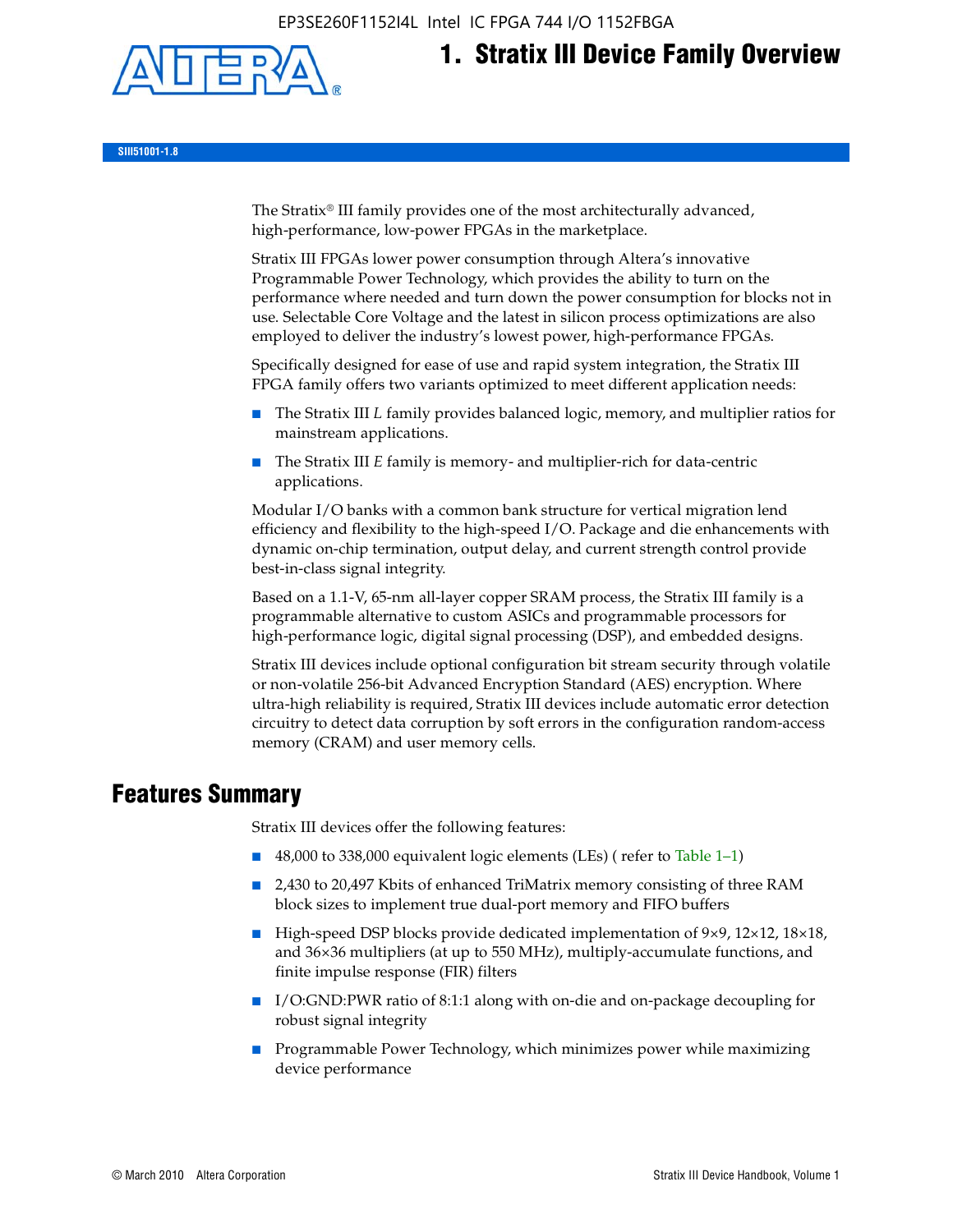- Selectable Core Voltage, available in low-voltage devices (L ordering code suffix), enables selection of lowest power or highest performance operation
- Up to 16 global clocks, 88 regional clocks, and 116 peripheral clocks per device
- Up to 12 phase-locked loops (PLLs) per device that support PLL reconfiguration, clock switchover, programmable bandwidth, clock synthesis, and dynamic phase shifting
- Memory interface support with dedicated DQS logic on all I/O banks
- Support for high-speed external memory interfaces including DDR, DDR2, DDR3 SDRAM, RLDRAM II, QDR II, and QDR II+ SRAM on up to 24 modular I/O banks
- Up to 1,104 user I/O pins arranged in 24 modular I/O banks that support a wide range of industry I/O standards
- Dynamic On-Chip Termination (OCT) with auto calibration support on all  $I/O$ banks
- High-speed differential I/O support with serializer/deserializer (SERDES) and dynamic phase alignment (DPA) circuitry for 1.6 Gbps performance
- Support for high-speed networking and communications bus standards including SPI-4.2, SFI-4, SGMII, Utopia IV, 10 Gigabit Ethernet XSBI, Rapid I/O, and NPSI
- The only high-density, high-performance FPGA with support for 256-bit AES volatile and non-volatile security key to protect designs
- Robust on-chip hot socketing and power sequencing support
- Integrated cyclical redundancy check (CRC) for configuration memory error detection with critical error determination for high availability systems support
- Built-in error correction coding (ECC) circuitry to detect and correct data errors in M144K TriMatrix memory blocks
- Nios<sup>®</sup> II embedded processor support
- Support for multiple intellectual property megafunctions from Altera® MegaCore® functions and Altera Megafunction Partners Program (AMPPSM)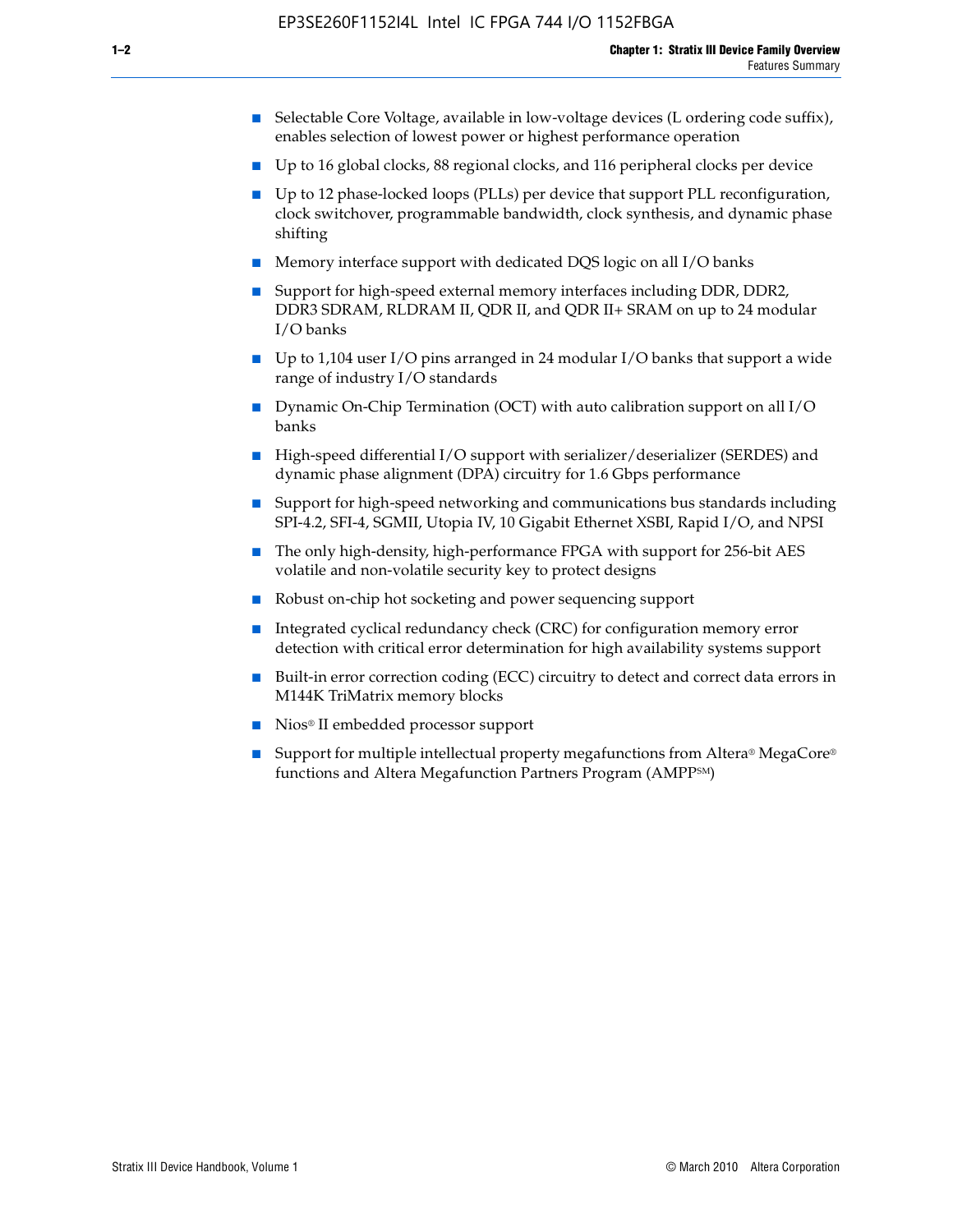#### Table 1–1 lists the Stratix III FPGA family features.

|                                | Device/<br><b>Feature</b> | <b>ALMs</b> | <b>LEs</b> | <b>M9K</b><br><b>Blocks</b> | M144K<br><b>Blocks</b> | <b>MLAB</b><br><b>Blocks</b> | <b>Total</b><br><b>Embedded</b><br><b>RAM Kbits</b> | <b>MLAB</b><br><b>RAM</b><br><b>Kbits</b><br>(1) | <b>Total</b><br><b>RAM</b><br>Kbits $(2)$ | $18\times18$ -bit<br><b>Multipliers</b><br>(FIR Mode) | <b>PLLs</b><br>(3) |
|--------------------------------|---------------------------|-------------|------------|-----------------------------|------------------------|------------------------------|-----------------------------------------------------|--------------------------------------------------|-------------------------------------------|-------------------------------------------------------|--------------------|
|                                | EP3SL50                   | 19K         | 47.5K      | 108                         | 6                      | 950                          | 1,836                                               | 297                                              | 2,133                                     | 216                                                   | 4                  |
|                                | EP3SL70                   | 27K         | 67.5K      | 150                         | 6                      | 1,350                        | 2,214                                               | 422                                              | 2,636                                     | 288                                                   | 4                  |
| <b>Stratix III</b>             | EP3SL110                  | 43K         | 107.5K     | 275                         | 12                     | 2,150                        | 4,203                                               | 672                                              | 4,875                                     | 288                                                   | 8                  |
| Logic<br>Family                | EP3SL150                  | 57K         | 142.5K     | 355                         | 16                     | 2,850                        | 5,499                                               | 891                                              | 6,390                                     | 384                                                   | 8                  |
|                                | EP3SL200                  | 80K         | 200K       | 468                         | 36                     | 4,000                        | 9,396                                               | 1,250                                            | 10,646                                    | 576                                                   | 12                 |
|                                | EP3SL340                  | 135K        | 337.5K     | 1,040                       | 48                     | 6,750                        | 16,272                                              | 2,109                                            | 18,381                                    | 576                                                   | 12                 |
|                                | EP3SE50                   | 19K         | 47.5K      | 400                         | 12                     | 950                          | 5,328                                               | 297                                              | 5,625                                     | 384                                                   | 4                  |
| <b>Stratix III</b><br>Enhanced | EP3SE80                   | 32K         | 80K        | 495                         | 12                     | 1,600                        | 6,183                                               | 500                                              | 6,683                                     | 672                                                   | 8                  |
| Family                         | EP3SE110                  | 43K         | 107.5K     | 639                         | 16                     | 2,150                        | 8.055                                               | 672                                              | 8,727                                     | 896                                                   | 8                  |
|                                | EP3SE260                  | 102K        | 255K       | 864                         | 48                     | 5,100                        | 14,688                                              | 1,594                                            | 16,282                                    | 768                                                   | 12                 |

**Table 1–1.** FPGA Family Features for Stratix III Devices

**Notes to Table 1–1:**

(1) MLAB ROM mode supports twice the number of MLAB RAM Kbits.

(2) For total ROM Kbits, use this equation to calculate: Total ROM Kbits = Total Embedded RAM Kbits +  $[(# of MLAB blocks × 640)/1024]$ 

(3) The availability of the PLLs shown in this column is based on the device with the largest package. Refer to the *[Clock Networks and PLLs in Stratix](http://www.altera.com/literature/hb/stx3/stx3_siii51006.pdf)  [III Devices](http://www.altera.com/literature/hb/stx3/stx3_siii51006.pdf)* chapter in volume 1 of the *Stratix III Device Handbook* for the availability of the PLLs for each device.

> The Stratix III logic family (*L*) offers balanced logic, memory, and multipliers to address a wide range of applications, while the enhanced family (*E*) offers more memory and multipliers per logic and is ideal for wireless, medical imaging, and military applications.

Stratix III devices are available in space-saving FineLine BGA (FBGA) packages (refer to Table 1–2 and Table 1–3).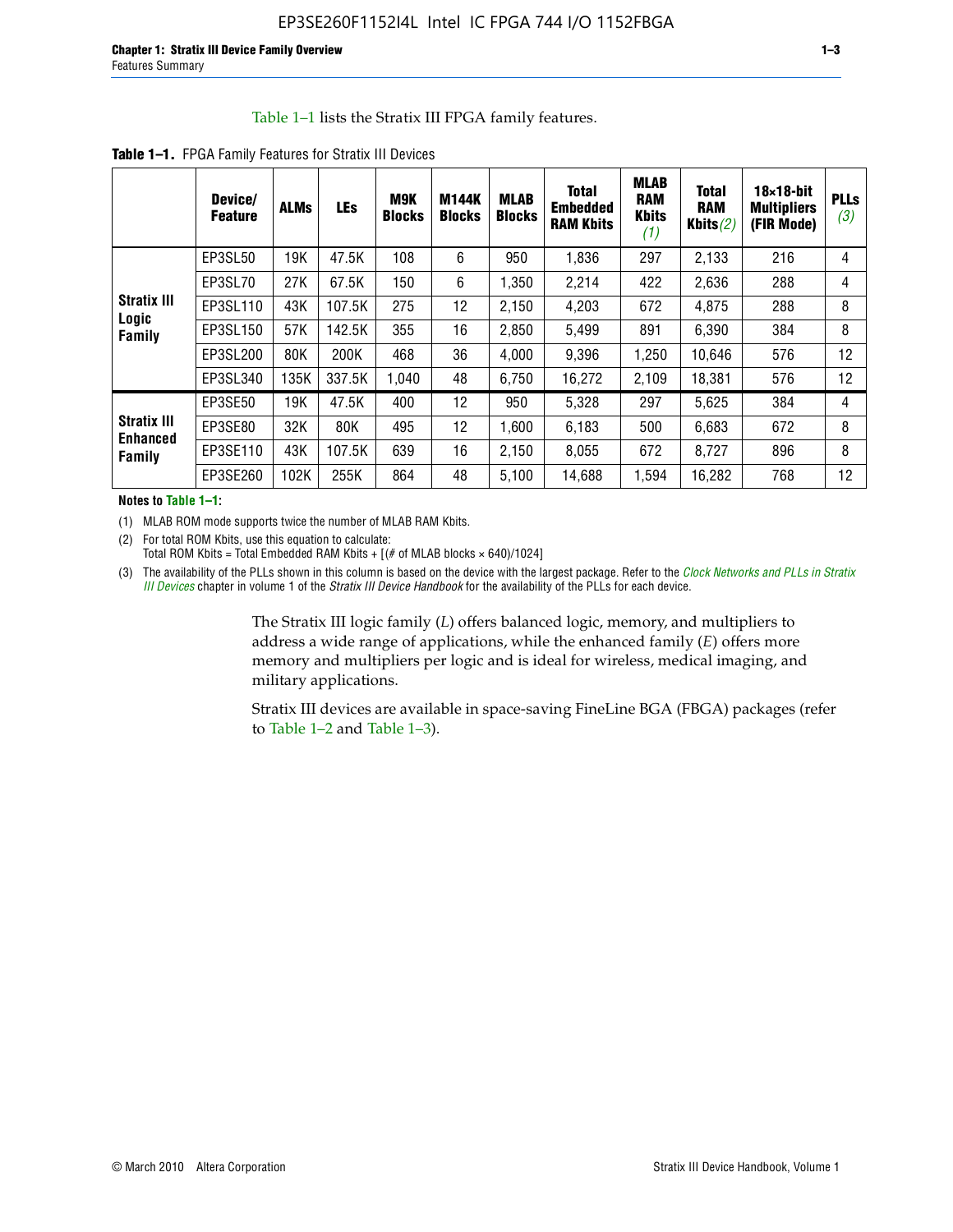Table 1–2 lists the Stratix III FPGA package options and I/O pin counts.

| <b>Device</b> | 484-Pin<br><b>FineLine</b><br>BGA(2) | <b>780-Pin</b><br><b>FineLine</b><br>BGA(2) | 1152-Pin<br><b>FineLine</b><br>BGA(2) | <b>1517-Pin</b><br><b>FineLine BGA</b><br>(3) | <b>1760-Pin</b><br><b>FineLine BGA</b><br>(3) |
|---------------|--------------------------------------|---------------------------------------------|---------------------------------------|-----------------------------------------------|-----------------------------------------------|
| EP3SL50       | 296                                  | 488                                         |                                       |                                               |                                               |
| EP3SL70       | 296                                  | 488                                         |                                       |                                               |                                               |
| EP3SL110      |                                      | 488                                         | 744                                   |                                               |                                               |
| EP3SL150      |                                      | 488                                         | 744                                   |                                               |                                               |
| EP3SL200      |                                      | 488 $(5)$                                   | 744                                   | 976                                           |                                               |
| EP3SL340      |                                      |                                             | 744 $(4)$                             | 976                                           | 1,120                                         |
| EP3SE50       | 296                                  | 488                                         |                                       |                                               |                                               |
| EP3SE80       |                                      | 488                                         | 744                                   |                                               |                                               |
| EP3SE110      |                                      | 488                                         | 744                                   |                                               |                                               |
| EP3SE260      |                                      | '488(5)                                     | 744                                   | 976                                           |                                               |

**Table 1–2.** Package Options and I/O Pin Counts *(Note 1)*

**Notes to Table 1–2:**

(1) The arrows indicate vertical migration.

- (2) All I/O pin counts include eight dedicated clock inputs (CLK1p, CLK1n, CLK3p, CLK3n, CLK8p, CLK8n, CLK10p, and CLK10n) that can be used for data inputs.
- (3) All I/O pin counts include eight dedicated clock inputs (CLK1p, CLK1n, CLK3p, CLK3n, CLK8p, CLK8n, CLK10p, and CLK10n) and eight dedicated corner PLL clock inputs (PLL\_L1\_CLKp, PLL\_L1\_CLKn, PLL\_L4\_CLKp, PLL\_L4\_CLKn, PLL\_R4\_CLKp, PLL\_R4\_CLKn, PLL\_R1\_CLKp, and PLL\_R1\_CLKn) that can be used for data inputs.
- (4) The EP3SL340 FPGA is offered only in the H1152 package, but not offered in the F1152 package.
- (5) The EP3SE260 and EP3SL200 FPGAs are offered only in the H780 package, but not offered in the F780 package.

All Stratix III devices support vertical migration within the same package (for example, you can migrate between the EP3SL50 and EP3SL70 devices in the 780-pin FineLine BGA package). Vertical migration allows you to migrate to devices whose dedicated pins, configuration pins, and power pins are the same for a given package across device densities.

To ensure that a board layout supports migratable densities within one package offering, enable the applicable vertical migration path within the Quartus® II software. On the Assignments menu, point to **Device** and click **Migration Devices**. You can migrate from the *L* family to the *E* family without increasing the number of LEs available. This minimizes the cost of vertical migration.

Table 1–3 lists the Stratix III FineLine BGA (FBGA) package sizes.

|  |  | <b>Table 1-3.</b> FineLine BGA Package Sizes |
|--|--|----------------------------------------------|
|--|--|----------------------------------------------|

| <b>Dimension</b>     | <b>484 Pin</b> | 780 Pin | <b>1152 Pin</b> | <b>1517 Pin</b> | <b>1760 Pin</b> |
|----------------------|----------------|---------|-----------------|-----------------|-----------------|
| Pitch (mm)           | 1.00           | 1.00    | 1.00            | 1.00            | 1.00            |
| Area $(mm^2)$        | 529            | 841     | 1.225           | 1.600           | 1.849           |
| Length/Width (mm/mm) | 23/23          | 29/29   | 35/35           | 40/40           | 43/43           |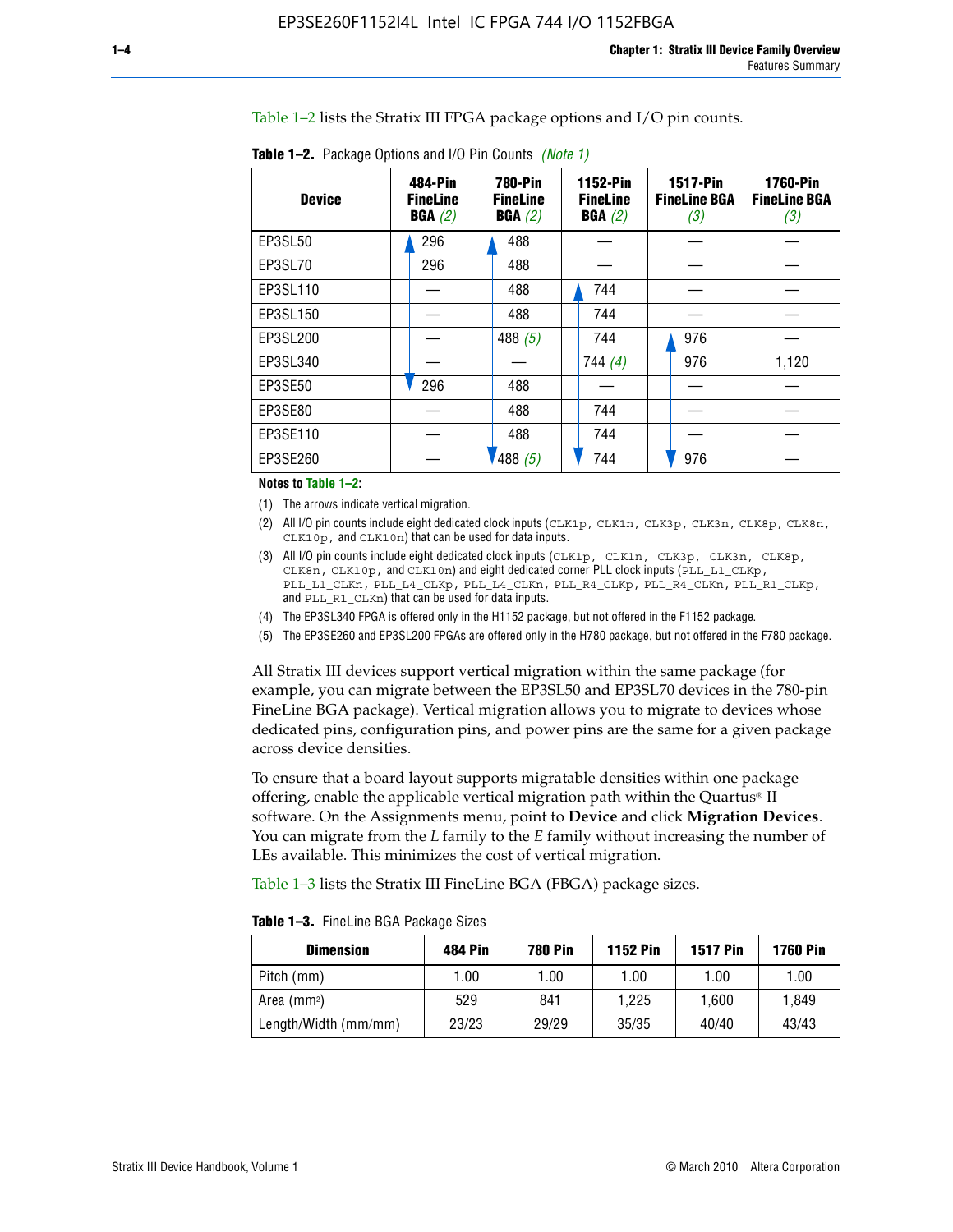Table 1–4 lists the Stratix III Hybrid FineLine BGA (HBGA) package sizes.

**Table 1–4.** Hybrid FineLine BGA Package Sizes

| <b>Dimension</b>        | <b>780 Pin</b> | <b>1152 Pin</b> |
|-------------------------|----------------|-----------------|
| Pitch (mm)              | 1.00           | 1.00            |
| Area (mm <sup>2</sup> ) | 1.089          | 1.600           |
| Length/Width (mm/mm)    | 33/33          | 40/40           |

Stratix III devices are available in up to three speed grades: –2, –3, and –4, with –2 being the fastest. Stratix III devices are offered in both commercial and industrial temperature range ratings with leaded and lead-free packages. Selectable Core Voltage is available in specially marked low-voltage devices (*L* ordering code suffix).

Table 1–5 lists the Stratix III device speed grades.

Table 1-5. Speed Grades for Stratix III Devices (Part 1 of 2)

| <b>Device</b> | <b>Temperature</b><br>Grade | 484 - Pin<br><b>FineLine</b><br><b>BGA</b> | <b>780-Pin</b><br><b>FineLine</b><br><b>BGA</b> | 780-Pin<br><b>Hybrid</b><br><b>FineLine</b><br><b>BGA</b> | 1152-Pin<br><b>FineLine</b><br><b>BGA</b> | 1152-Pin<br><b>Hybrid</b><br><b>FineLine</b><br><b>BGA</b> | 1517-Pin<br><b>FineLine</b><br><b>BGA</b> | <b>1760-Pin</b><br><b>FineLine</b><br><b>BGA</b> |
|---------------|-----------------------------|--------------------------------------------|-------------------------------------------------|-----------------------------------------------------------|-------------------------------------------|------------------------------------------------------------|-------------------------------------------|--------------------------------------------------|
| EP3SL50       | Commercial                  | $-2, -3, -4,$<br>$-41$                     | $-2, -3, -4,$<br>$-4L$                          |                                                           |                                           |                                                            |                                           |                                                  |
|               | Industrial                  | $-3, -4, -4L$                              | $-3, -4, -4L$                                   | $\equiv$                                                  | $\equiv$                                  | $\overline{\phantom{0}}$                                   | $\overline{\phantom{0}}$                  | $\overline{\phantom{0}}$                         |
| EP3SL70       | Commercial                  | $-2, -3, -4,$<br>$-41$                     | $-2, -3, -4,$<br>$-41$                          |                                                           |                                           |                                                            |                                           |                                                  |
|               | Industrial                  | $-3, -4, -4L$                              | $-3, -4, -4L$                                   | $\qquad \qquad -$                                         |                                           | $\overline{\phantom{0}}$                                   | $\equiv$                                  |                                                  |
| EP3SL110      | Commercial                  |                                            | $-2, -3, -4,$<br>$-4L$                          |                                                           | $-2, -3, -4,$<br>$-4L$                    |                                                            |                                           |                                                  |
|               | Industrial                  | $\overline{\phantom{0}}$                   | $-3, -4, -4L$                                   | $\frac{1}{1}$                                             | $-3, -4, -4L$                             | $\equiv$                                                   | $\equiv$                                  | $\overline{\phantom{0}}$                         |
| EP3SL150      | Commercial                  |                                            | $-2, -3, -4,$<br>$-41$                          |                                                           | $-2, -3, -4,$<br>$-41$                    |                                                            |                                           |                                                  |
|               | Industrial                  |                                            | $-3, -4, -4L$                                   | $\frac{1}{2}$                                             | $-3, -4, -4L$                             |                                                            |                                           | $\equiv$                                         |
| EP3SL200      | Commercial                  |                                            |                                                 | $-2, -3, -4,$<br>$-4L$                                    | $-2, -3, -4,$<br>$-4L$                    |                                                            | $-2,-3,-4,$<br>$-4L$                      |                                                  |
|               | Industrial (1)              | $\equiv$                                   | $\equiv$                                        | $-3, -4, -4L$                                             | $-3, -4, -4L$                             | $\frac{1}{1}$                                              | $-3, -4, -4L$                             | $\frac{1}{1}$                                    |
| EP3SL340      | Commercial                  |                                            | $\equiv$                                        |                                                           | $\frac{1}{2}$                             |                                                            | $-2, -3, -4$ $-2, -3, -4$                 | $-2, -3, -4$                                     |
|               | Industrial $(1)$            |                                            |                                                 | $\overline{\phantom{0}}$                                  | $-$                                       |                                                            | $-3, -4, -4$ $-3, -4, -4$                 | $-3, -4, -4L$                                    |
| EP3SE50       | Commercial                  | $-2, -3, -4,$<br>$-4L$                     | $-2, -3, -4,$<br>$-4L$                          |                                                           |                                           |                                                            |                                           |                                                  |
|               | Industrial                  | $-3, -4, -4L$                              | $-3, -4, -4L$                                   | $\equiv$                                                  | $\overline{\phantom{0}}$                  | $\overline{\phantom{0}}$                                   | $\overline{\phantom{0}}$                  | $\overline{\phantom{0}}$                         |
| EP3SE80       | Commercial                  |                                            | $-2, -3, -4,$<br>$-4L$                          |                                                           | $-2, -3, -4,$<br>$-4L$                    |                                                            |                                           |                                                  |
|               | Industrial                  |                                            | $-3, -4, -4L$                                   |                                                           | $-3, -4, -4L$                             |                                                            | $\equiv$                                  |                                                  |
| EP3SE110      | Commercial                  |                                            | $-2, -3, -4,$<br>$-4L$                          |                                                           | $-2, -3, -4,$<br>$-41$                    |                                                            |                                           |                                                  |
|               | Industrial                  |                                            | $-3, -4, -4L$                                   | $\overline{\phantom{0}}$                                  | $-3, -4, -4L$                             |                                                            |                                           |                                                  |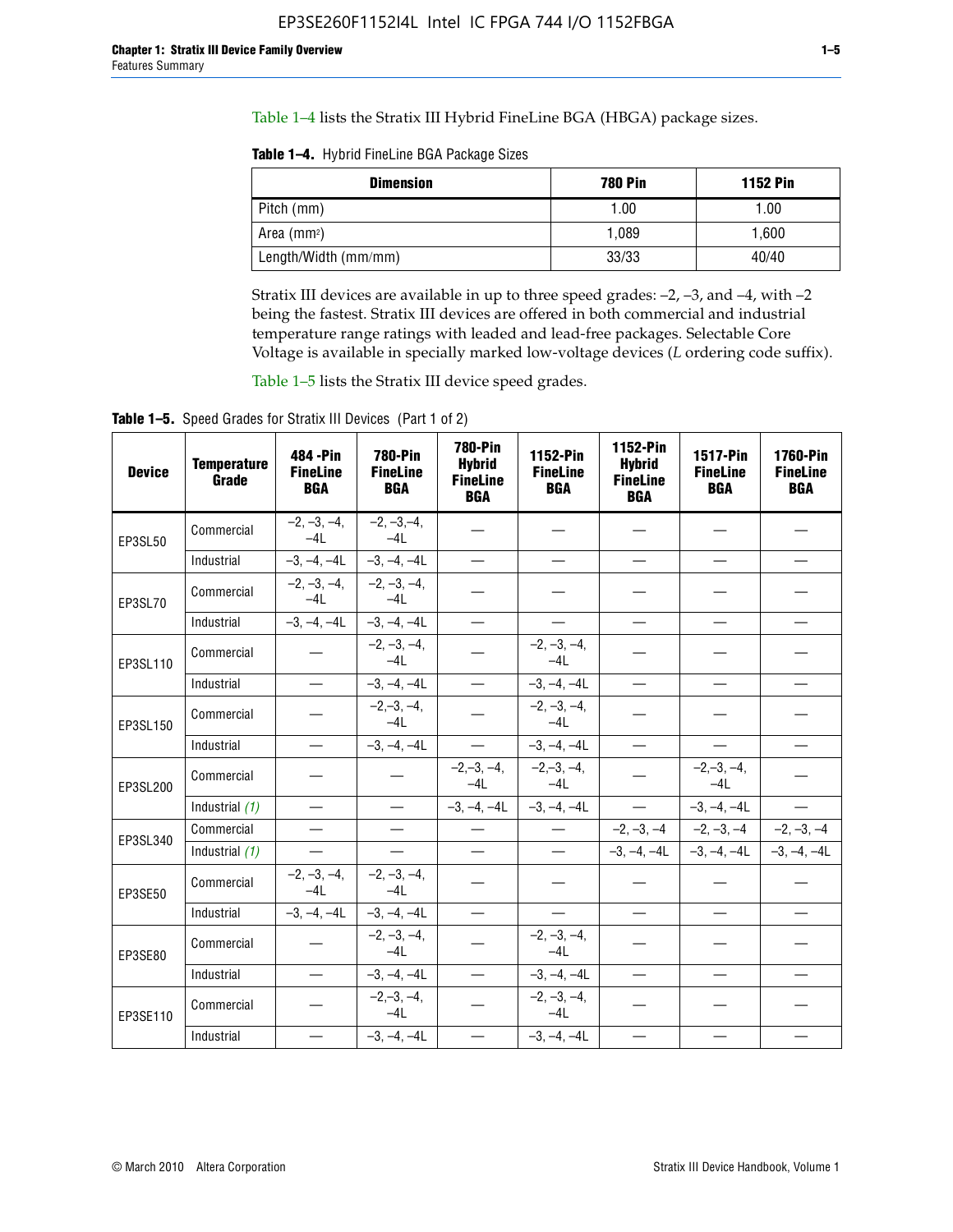| <b>Device</b> | Temperature<br>Grade | 484 - Pin<br><b>FineLine</b><br><b>BGA</b> | <b>780-Pin</b><br><b>FineLine</b><br>BGA | 780-Pin<br><b>Hybrid</b><br><b>FineLine</b><br><b>BGA</b> | 1152-Pin<br><b>FineLine</b><br><b>BGA</b> | <b>1152-Pin</b><br><b>Hybrid</b><br><b>FineLine</b><br><b>BGA</b> | <b>1517-Pin</b><br><b>FineLine</b><br>BGA | <b>1760-Pin</b><br><b>FineLine</b><br>BGA |
|---------------|----------------------|--------------------------------------------|------------------------------------------|-----------------------------------------------------------|-------------------------------------------|-------------------------------------------------------------------|-------------------------------------------|-------------------------------------------|
| EP3SE260      | Commercial           |                                            |                                          | $-2, -3, -4,$<br>$-4L$                                    | $-2, -3, -4,$<br>$-4L$                    |                                                                   | $-2, -3, -4,$<br>$-4L$                    |                                           |
|               | Industrial $(1)$     |                                            |                                          | $-3, -4, -4L$                                             | $-3, -4, -4L$                             |                                                                   | $-3. -4 -4L$                              |                                           |

**Table 1–5.** Speed Grades for Stratix III Devices (Part 2 of 2)

**Note to Table 1–5:**

(1) For EP3SL340, EP3SL200, and EP3SE260 devices, the industrial junction temperature range for –4L is 0–100°C, regardless of supply voltage.

# **Architecture Features**

The following section describes the various features of the Stratix III family FPGAs.

### **Logic Array Blocks and Adaptive Logic Modules**

The Logic Array Block (LAB) is composed of basic building blocks known as Adaptive Logic Modules (ALMs) that can be configured to implement logic, arithmetic, and register functions. Each LAB consists of ten ALMs, carry chains, shared arithmetic chains, LAB control signals, local interconnect, and register chain connection lines. ALMs are part of a unique, innovative logic structure that delivers faster performance, minimizes area, and reduces power consumption. ALMs expand the traditional 4-input look-up table architecture to 7 inputs, increasing performance by reducing LEs, logic levels, and associated routing. In addition, ALMs maximize DSP performance with dedicated functionality to efficiently implement adder trees and other complex arithmetic functions. The Quartus II Compiler places associated logic in an LAB or adjacent LABs, allowing the use of local, shared arithmetic chain, and register chain connections for performance and area efficiency.

The Stratix III LAB has a new derivative called Memory LAB (or MLAB), which adds SRAM memory capability to the LAB. MLAB is a superset of the LAB and includes all LAB features. MLABs support a maximum of 320 bits of simple dual-port Static Random Access Memory (SRAM). Each ALM in an MLAB can be configured as a 16×2 block, resulting in a configuration of 16×20 simple dual port SRAM block. MLAB and LAB blocks always co-exist as pairs in all Stratix III families, allowing up to 50% of the logic (LABs) to be traded for memory (MLABs).



f For more information about LABs and ALMs, refer to the *[Logic Array Blocks and](http://www.altera.com/literature/hb/stx3/stx3_siii51002.pdf)  [Adaptive Logic Modules in Stratix III Devices](http://www.altera.com/literature/hb/stx3/stx3_siii51002.pdf)* chapter.



For more information about MLAB modes, features and design considerations, refer to the *[TriMatrix Embedded Memory Blocks in Stratix III Devices](http://www.altera.com/literature/hb/stx3/stx3_siii51004.pdf)* chapter.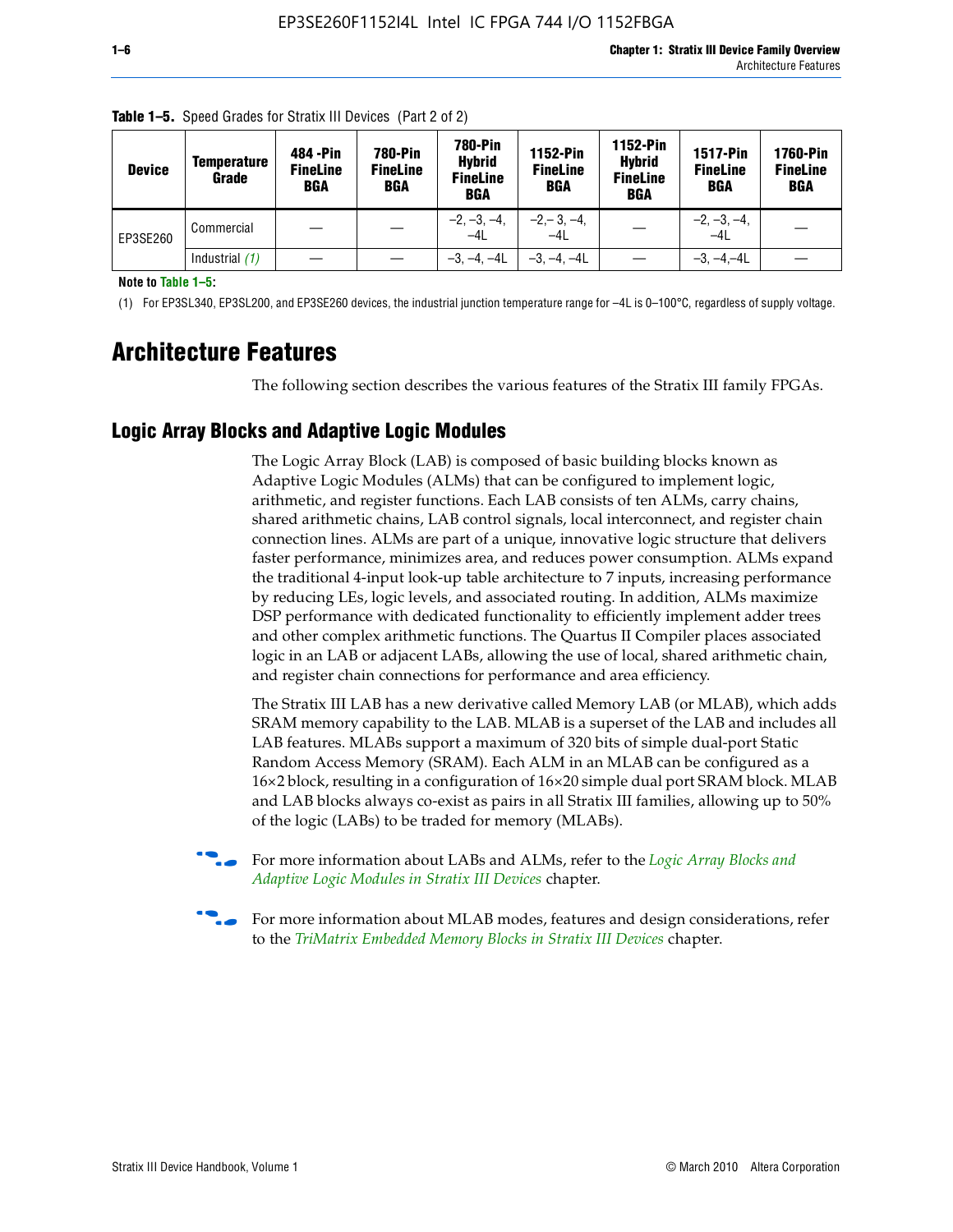#### **MultiTrack Interconnect**

In the Stratix III architecture, connections between ALMs, TriMatrix memory, DSP blocks, and device I/O pins are provided by the MultiTrack interconnect structure with DirectDrive technology. The MultiTrack interconnect consists of continuous, performance-optimized row and column interconnects that span fixed distances. A routing structure with fixed length resources for all devices allows predictable and repeatable performance when migrating through different device densities. The MultiTrack interconnect provides 1-hop connection to 34 adjacent LABs, 2-hop connections to 96 adjacent LABs and 3-hop connections to 160 adjacent LABs.

DirectDrive technology is a deterministic routing technology that ensures identical routing resource usage for any function regardless of placement in the device. The MultiTrack interconnect and DirectDrive technology simplify the integration stage of block-based designing by eliminating the reoptimization cycles that typically follow design changes and additions. The Quartus II Compiler also automatically places critical design paths on faster interconnects to improve design performance.

#### **For more information, refer to the** *[MultiTrack Interconnect in Stratix III Devices](http://www.altera.com/literature/hb/stx3/stx3_siii51003.pdf)* **chapter.**

#### **TriMatrix Embedded Memory Blocks**

TriMatrix embedded memory blocks provide three different sizes of embedded SRAM to efficiently address the needs of Stratix III FPGA designs. TriMatrix memory includes the following blocks:

- 320-bit MLAB blocks optimized to implement filter delay lines, small FIFO buffers, and shift registers
- 9-Kbit M9K blocks that can be used for general purpose memory applications
- 144-Kbit M144K blocks that are ideal for processor code storage, packet and video frame buffering

Each embedded memory block can be independently configured to be a single- or dual-port RAM, ROM, or shift register via the Quartus II MegaWizard™ Plug-In Manager. Multiple blocks of the same type can also be stitched together to produce larger memories with minimal timing penalty. TriMatrix memory provides up to 16,272 Kbits of embedded SRAM at up to 600 MHz operation.

For more information about TriMatrix memory blocks, modes, features, and design considerations, refer to the *[TriMatrix Embedded Memory Blocks in Stratix III Devices](http://www.altera.com/literature/hb/stx3/stx3_siii51004.pdf)* chapter.

#### **DSP Blocks**

Stratix III devices have dedicated high-performance digital signal processing (DSP) blocks optimized for DSP applications requiring high data throughput. Stratix III devices provide you with the ability to implement various high-performance DSP functions easily. Complex systems such as WiMAX, 3GPP WCDMA, CDMA2000, voice over Internet Protocol (VoIP), H.264 video compression, and high-definition television (HDTV) require high-performance DSP blocks to process data. These system designs typically use DSP blocks to implement finite impulse response (FIR) filters, complex FIR filters, infinite impulse response (IIR) filters, fast Fourier transform (FFT) functions, and discrete cosine transform (DCT) functions.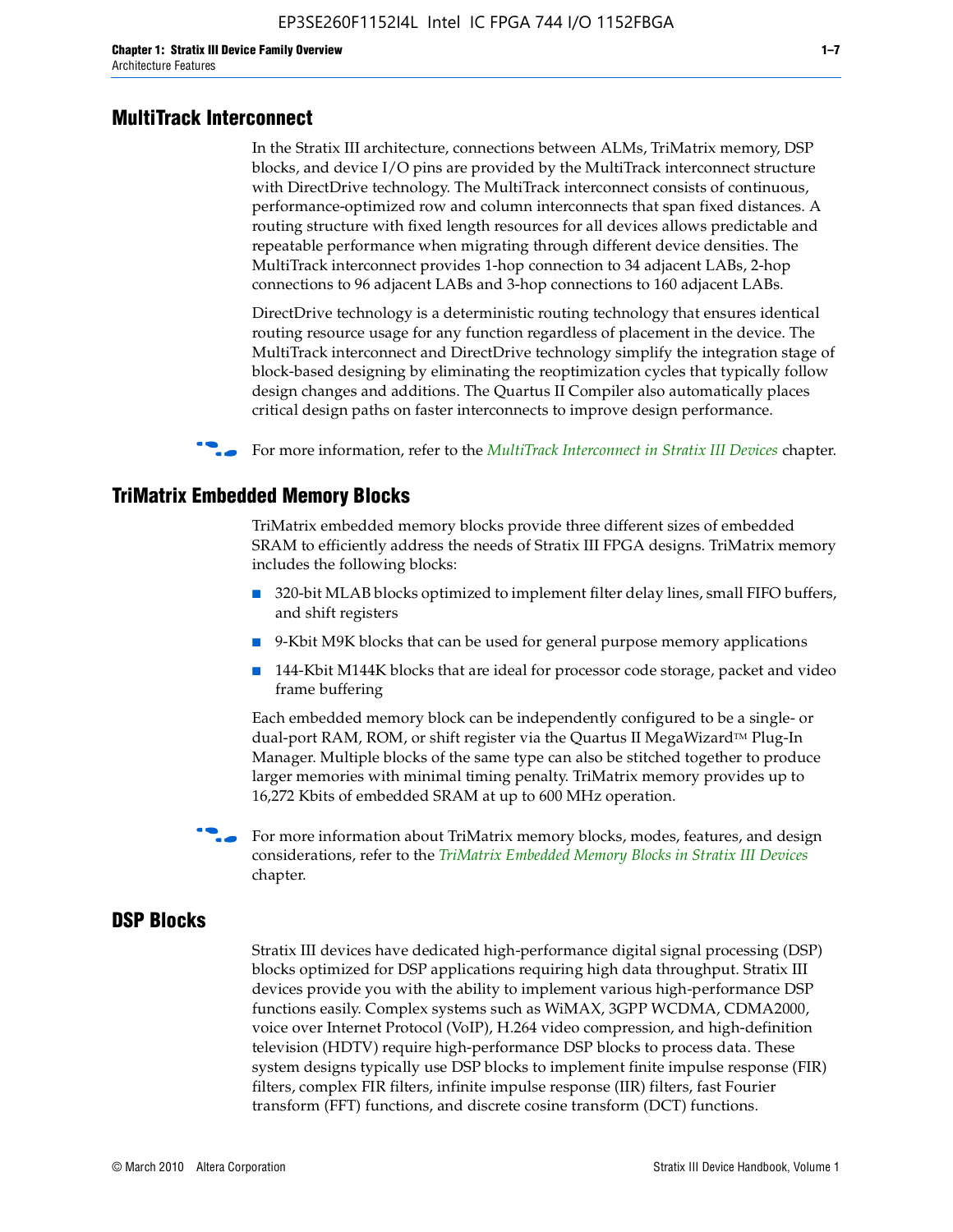Stratix III devices have up to 112 DSP blocks. The architectural highlights of the Stratix III DSP block are the following:

- High-performance, power optimized, fully pipelined multiplication operations
- Native support for 9-bit, 12-bit, 18-bit, and 36-bit word lengths
- Native support for 18-bit complex multiplications
- Efficient support for floating point arithmetic formats (24-bit for Single Precision and 53-bit for Double Precision)
- Signed and unsigned input support
- Built-in addition, subtraction, and accumulation units to efficiently combine multiplication results
- Cascading 18-bit input bus to form tap-delay lines
- Cascading 44-bit output bus to propagate output results from one block to the next block
- Rich and flexible arithmetic rounding and saturation units
- Efficient barrel shifter support
- Loopback capability to support adaptive filtering

DSP block multipliers can optionally feed an adder/subtractor or accumulator in the block depending on user configuration. This option saves ALM routing resources and increases performance, because all connections and blocks are inside the DSP block. Additionally, the DSP Block input registers can efficiently implement shift registers for FIR filter applications, and the Stratix III DSP blocks support rounding and saturation. The Quartus II software includes megafunctions that control the mode of operation of the DSP blocks based on user parameter settings.

f For more information, refer to the *[DSP Blocks in Stratix III Devices](http://www.altera.com/literature/hb/stx3/stx3_siii51005.pdf)* chapter.

#### **Clock Networks and PLLs**

Stratix III devices provide dedicated Global Clock Networks (GCLKs), Regional Clock Networks (RCLKs), and Periphery Clock Networks (PCLKs). These clocks are organized into a hierarchical clock structure that provides up to 104 unique clock domains (16 GCLK + 88 RCLK) within the Stratix III device and allows for up to 38 (16 GCLK + 22 RCLK) unique GCLK/RCLK clock sources per device quadrant.

Stratix III devices deliver abundant PLL resources with up to 12 PLLs per device and up to 10 outputs per PLL. Every output can be independently programmed, creating a unique, customizable clock frequency. Inherent jitter filtration and fine granularity control over multiply, divide ratios, and dynamic phase-shift reconfiguration provide the high-performance precision required in today's high-speed applications. Stratix III PLLs are feature rich, supporting advanced capabilities such as clock switchover, reconfigurable phase shift, PLL reconfiguration, and reconfigurable bandwidth. PLLs can be used for general-purpose clock management supporting multiplication, phase shifting, and programmable duty cycle. Stratix III PLLs also support external feedback mode, spread-spectrum input clock tracking, and post-scale counter cascading.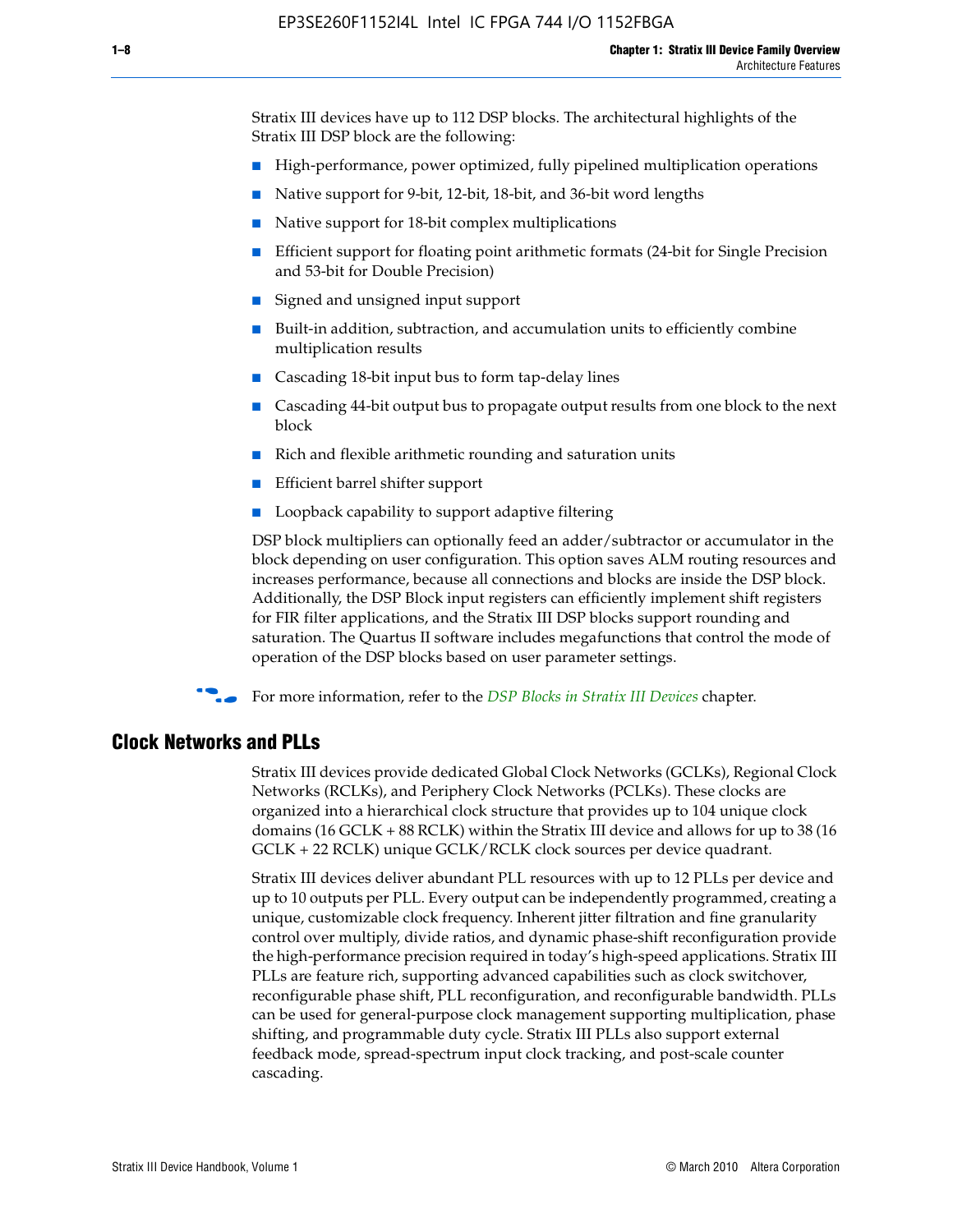f For more information, refer to the *[Clock Networks and PLLs in Stratix III Devices](http://www.altera.com/literature/hb/stx3/stx3_siii51006.pdf)* chapter.

## **I/O Banks and I/O Structure**

Stratix III devices contain up to 24 modular I/O banks, each of which contains 24, 32, 36, 40, or 48 I/Os. This modular bank structure improves pin efficiency and eases device migration. The I/O banks contain circuitry to support external memory interfaces at speeds up to 533 MHz and high-speed differential I/O interfaces meeting up to 1.6 Gbps performance. It also supports high-speed differential inputs and outputs running at speeds up to 800 MHz.

Stratix III devices support a wide range of industry I/O standards, including single-ended, voltage referenced single-ended, and differential I/O standards. The Stratix III I/O supports programmable bus hold, programmable pull-up resistor, programmable slew rate, programmable drive strength, programmable output delay control, and open-drain output. Stratix III devices also support on-chip series  $(R<sub>s</sub>)$  and on-chip parallel  $(R_T)$  termination with auto calibration for single-ended I/O standards and on-chip differential termination  $(R_D)$  for LVDS I/O standards on Left/Right I/O banks. Dynamic OCT is also supported on bi-directional I/O pins in all I/O banks.

**For more information, refer to the** *[Stratix III Device I/O Features](http://www.altera.com/literature/hb/stx3/stx3_siii51007.pdf)* **chapter.** 

## **External Memory Interfaces**

The Stratix III I/O structure has been completely redesigned to provide flexibility and enable high-performance support for existing and emerging external memory standards such as DDR, DDR2, DDR3, QDR II, QDR II+, and RLDRAM II at frequencies of up to 533 MHz.

Packed with features such as dynamic on-chip termination, trace mismatch compensation, read/write leveling, half-rate registers, and 4-to 36-bit programmable DQ group widths, Stratix III I/Os supply the built-in functionality required for rapid and robust implementation of external memory interfaces. Double data-rate support is found on all sides of the Stratix III device. Stratix III devices provide an efficient architecture to quickly and easily fit wide external memory interfaces exactly where you want them.

A self-calibrating soft IP core (ALTMEMPHY), optimized to take advantage of the Stratix III device I/O, along with the Quartus II timing analysis tool (TimeQuest), provide the total solution for the highest reliable frequency of operation across process voltage and temperature.

f For more information about external memory interfaces, refer to the *[External Memory](http://www.altera.com/literature/hb/stx3/stx3_siii51008.pdf)  [Interfaces in Stratix III Devices](http://www.altera.com/literature/hb/stx3/stx3_siii51008.pdf)* chapter.

#### **High-Speed Differential I/O Interfaces with DPA**

Stratix III devices contain dedicated circuitry for supporting differential standards at speeds up to 1.6 Gbps. The high-speed differential I/O circuitry supports the following high-speed I/O interconnect standards and applications: Utopia IV, SPI-4.2, SFI-4, 10 Gigabit Ethernet XSBI, Rapid I/O, and NPSI. Stratix III devices support 2×, 4×, 6×, 7×, 8×, and 10× SERDES modes for high-speed differential I/O interfaces and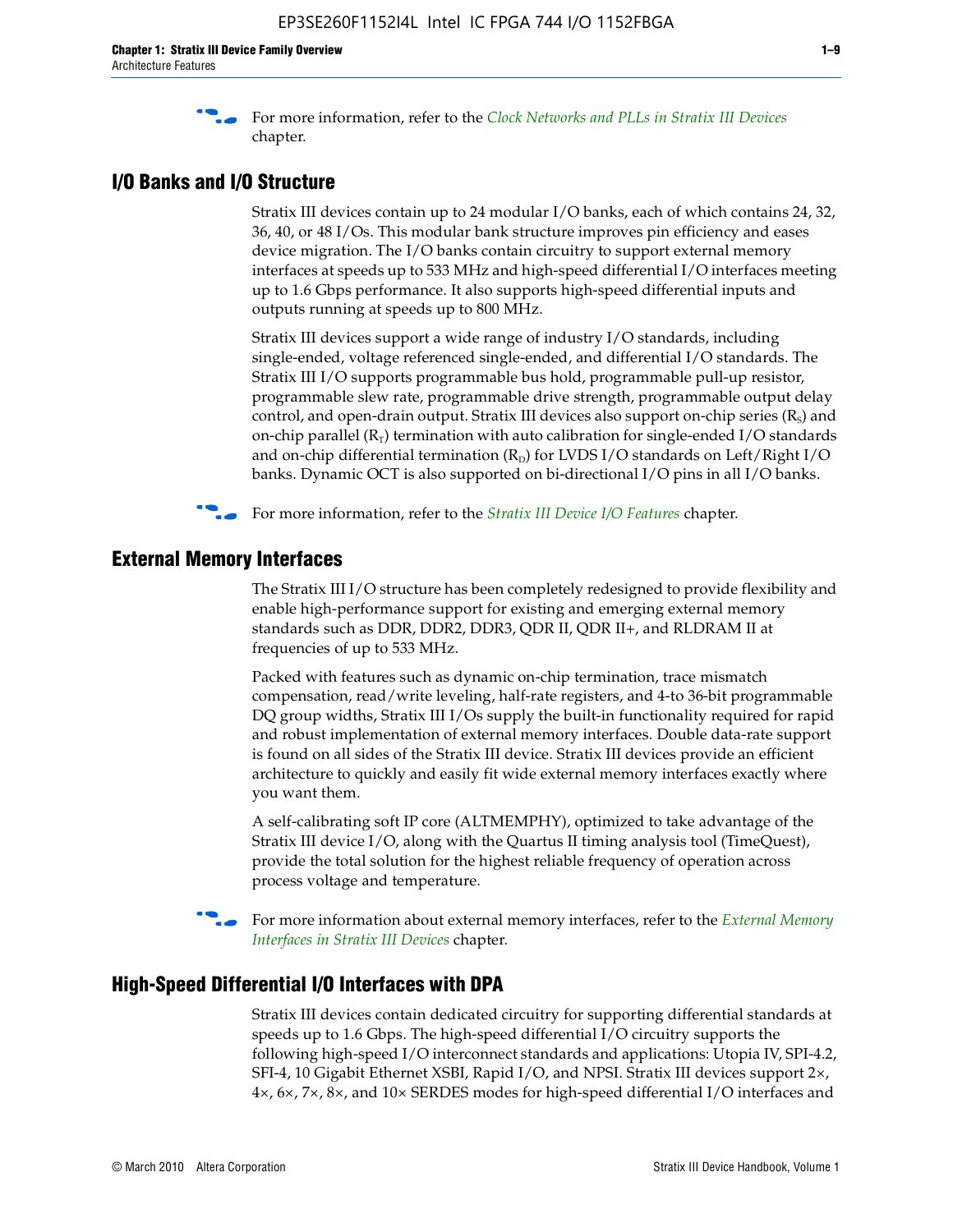4×, 6×, 7×, 8×, and 10× SERDES modes when using the dedicated DPA circuitry. DPA minimizes bit errors, simplifies PCB layout and timing management for high-speed data transfer, and eliminates channel-to-channel and channel-to-clock skew in high-speed data transmission systems. Soft CDR can also be implemented, enabling low-cost 1.6-Gbps clock embedded serial links.

Stratix III devices have the following dedicated circuitry for high-speed differential I/O support:

- Differential I/O buffer
- Transmitter serializer
- Receiver deserializer
- Data realignment
- Dynamic phase aligner (DPA)
- Soft CDR functionality
- Synchronizer (FIFO buffer)
- PLLs

**For more information, refer to the** *High Speed Differential I/O Interfaces with DPA in [Stratix III Devices](http://www.altera.com/literature/hb/stx3/stx3_siii51009.pdf)* chapter.

#### **Hot Socketing and Power-On Reset**

Stratix III devices are hot-socketing compliant. Hot socketing is also known as hot plug-in or hot swap, and power sequencing support without the use of any external devices. Robust on-chip hot-socketing and power-sequencing support ensures proper device operation independent of the power-up sequence. You can insert or remove a Stratix III board in a system during system operation without causing undesirable effects to the running system bus or the board that was inserted into the system.

The hot-socketing feature makes it easier to use Stratix III devices on PCBs that also contain a mixture of 3.3-V, 3.0-V, 2.5-V, 1.8-V, 1.5-V, and 1.2-V devices. With the Stratix III hot socketing feature, you do not need to ensure a specific power-up sequence for each device on the board.

f For more information, refer to the *[Hot Socketing and Power-On Reset in Stratix III](http://www.altera.com/literature/hb/stx3/stx3_siii51010.pdf)  [Device](http://www.altera.com/literature/hb/stx3/stx3_siii51010.pdf)s* chapter.

#### **Configuration**

Stratix III devices are configured using one of the following four configuration schemes:

- Fast passive parallel (FPP)
- Fast active serial (AS)
- Passive serial (PS)
- Joint Test Action Group (JTAG)

All configuration schemes use either an external controller (for example, a  $MAX<sup>®</sup>$  II device or microprocessor), a configuration device, or a download cable.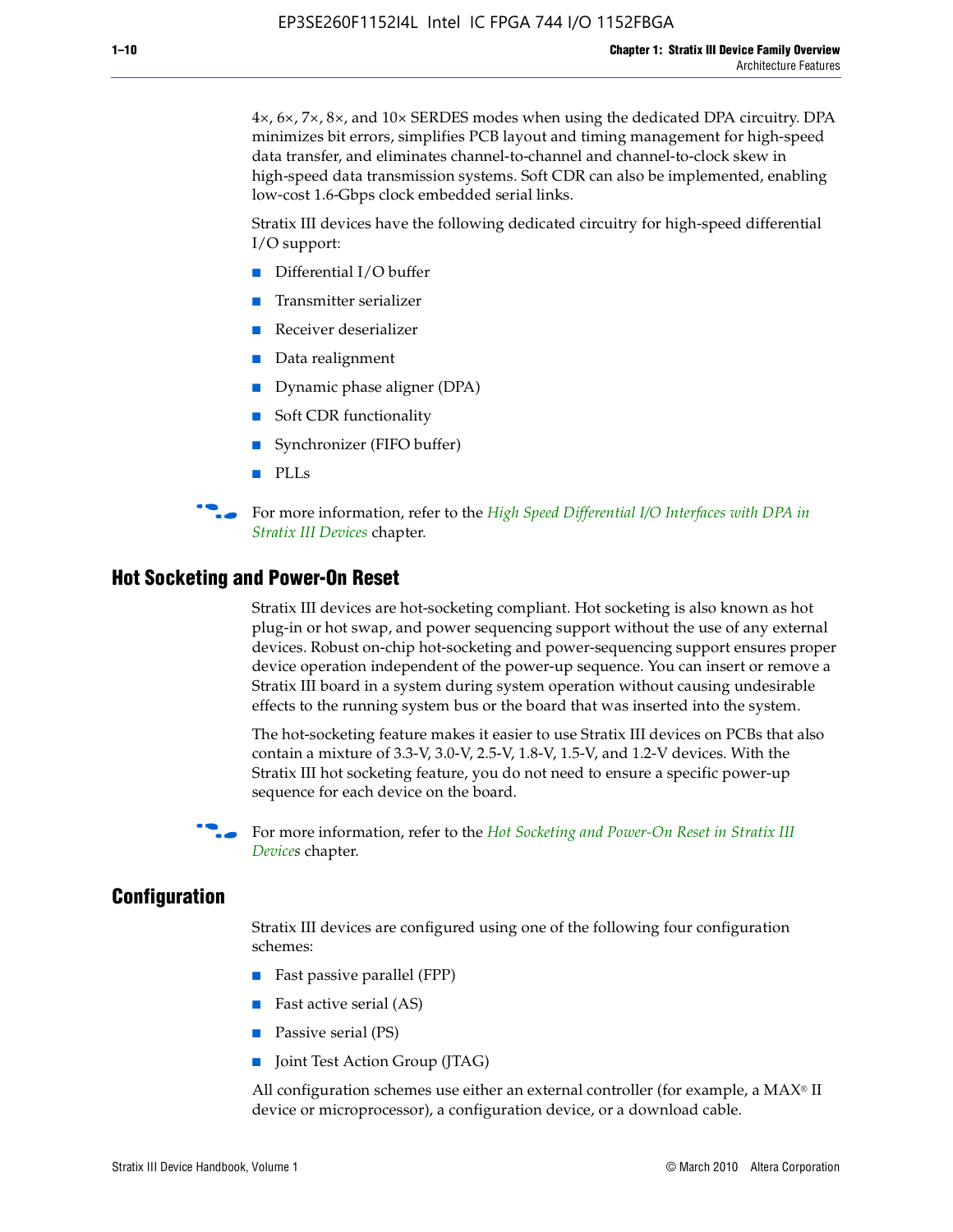Stratix III devices support configuration data decompression, which saves configuration memory space and time. This feature allows you to store compressed configuration data in configuration devices or other memory and transmit this compressed bitstream to Stratix III devices. During configuration, the Stratix III device decompresses the bitstream in real time and programs its SRAM cells.

Stratix III devices support decompression in the FPP when using a MAX II device/microprocessor plus flash, fast AS, and PS configuration schemes. The Stratix III decompression feature is not available in the FPP when using the enhanced configuration device and JTAG configuration schemes.

For more information, refer to the *[Configuring Stratix III Devices](http://www.altera.com/literature/hb/stx3/stx3_siii51011.pdf)* chapter.

## **Remote System Upgrades**

Stratix III devices feature remote system upgrade capability, allowing error-free deployment of system upgrades from a remote location securely and reliably. Soft logic (either the Nios embedded processor or user logic) implemented in a Stratix III device can download a new configuration image from a remote location, store it in configuration memory, and direct the dedicated remote system upgrade circuitry to initiate a reconfiguration cycle. The dedicated circuitry performs error detection during and after the configuration process, and can recover from an error condition by reverting back to a safe configuration image, and provides error status information. This dedicated remote system upgrade circuitry is unique to Stratix series FPGAs and helps to avoid system downtime.



**For more information, refer to the** *[Remote System Upgrades with Stratix III Devices](http://www.altera.com/literature/hb/stx3/stx3_siii51012.pdf)* chapter.

## **IEEE 1149.1 (JTAG) Boundary-Scan Testing**

Stratix III devices support the JTAG IEEE Std. 1149.1 specification. The Boundary-Scan Test (BST) architecture offers the capability to test pin connections without using physical test probes and capture functional data while a device is operating normally. Boundary-scan cells in the Stratix III device can force signals onto pins or capture data from pin or logic array signals. Forced test data is serially shifted into the boundary-scan cells. Captured data is serially shifted out and externally compared to expected results. In addition to BST, you can use the IEEE Std. 1149.1 controller for Stratix III device in-circuit reconfiguration (ICR).

For more information, refer to the *IEEE 1149.1 (JTAG) Boundary Scan Testing in [Stratix III Devices](http://www.altera.com/literature/hb/stx3/stx3_siii51013.pdf)* chapter.

## **Design Security**

Stratix III devices are high-density, high-performance FPGAs with support for 256-bit volatile and non-volatile security keys to protect designs against copying, reverse engineering, and tampering. Stratix III devices have the ability to decrypt a configuration bitstream using the Advanced Encryption Standard (AES) algorithm, an industry standard encryption algorithm that is FIPS-197 certified and requires a 256-bit security key.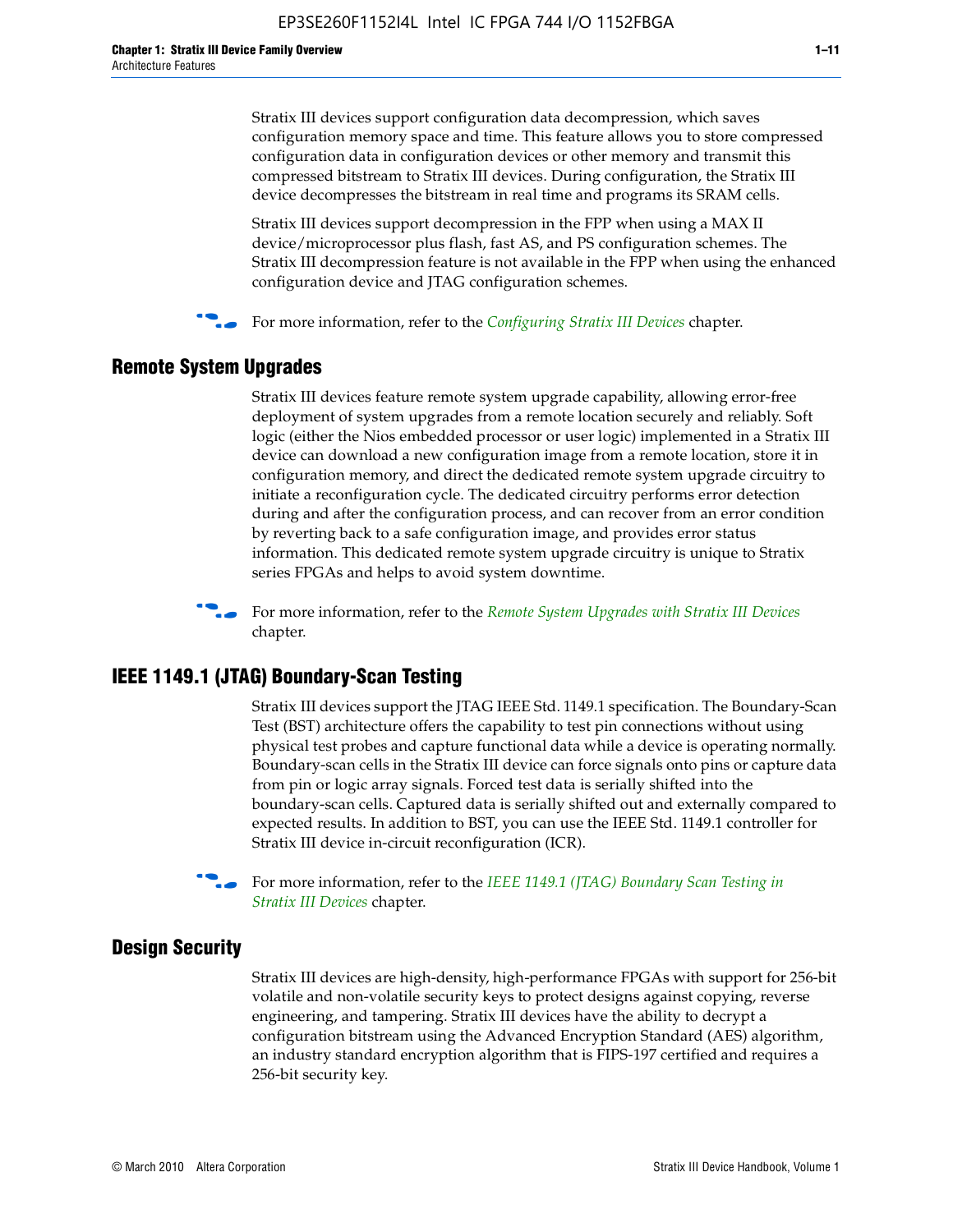The design security feature is available when configuring Stratix III FPGAs using the fast passive parallel (FPP) configuration mode with an external host (such as a MAX II device or microprocessor), or when using fast active serial (AS) or passive serial (PS) configuration schemes.

f For more information about the design security feature, refer to the *[Design Security in](http://www.altera.com/literature/hb/stx3/stx3_siii51014.pdf)  [Stratix III Devices](http://www.altera.com/literature/hb/stx3/stx3_siii51014.pdf)* chapter.

#### **SEU Mitigation**

Stratix III devices have built-in error detection circuitry to detect data corruption due to soft errors in the configuration random-access memory (CRAM) cells. This feature allows all CRAM contents to be read and verified continuously during user mode operation to match a configuration-computed CRC value. The enhanced CRC circuit and frame-based configuration architecture allows detection and location of multiple, single, and adjacent bit errors which, in conjunction with a soft circuit supplied as a reference design, allows don't-care soft errors in the CRAM to be ignored during device operation. This provides a steep decrease in the effective soft error rate, increasing system reliability.

On-chip memory block SEU mitigation is also offered using the ninth bit and a configurable megafunction in the Quartus II software for MLAB and M9K blocks while the M144K memory blocks have built-in error correction code (ECC) circuitry.

For more information about the dedicated error detection circuitry, refer to the *SEU [Mitigation in Stratix III Devices](http://www.altera.com/literature/hb/stx3/stx3_siii51015.pdf)* chapter.

#### **Programmable Power**

Stratix III delivers Programmable Power, the only FPGA with user programmable power options balancing today's power and performance requirements. Stratix III devices utilize the most advanced power-saving techniques, including a variety of process, circuit, and architecture optimizations and innovations. In addition, user controllable power reduction techniques provide an optimal balance of performance and power reduction specific for each design configured into the Stratix III FPGA. The Quartus II software (starting from version 6.1) automatically optimizes designs to meet the performance goals while simultaneously leveraging the programmable power-saving options available in the Stratix III FPGA without the need for any changes to the design flow.

For more information about Programmable Power in Stratix III devices, refer to the following documents:

- *[Programmable Power and Temperature Sensing Diode in Stratix III Devices](http://www.altera.com/literature/hb/stx3/stx3_siii51016.pdf)* chapter
- *[AN 437: Power Optimization in Stratix III FPGAs](http://www.altera.com/literature/an/AN437.pdf)*
- *[Stratix III Programmable Power White Paper](http://www.altera.com/literature/wp/wp-01006.pdf)*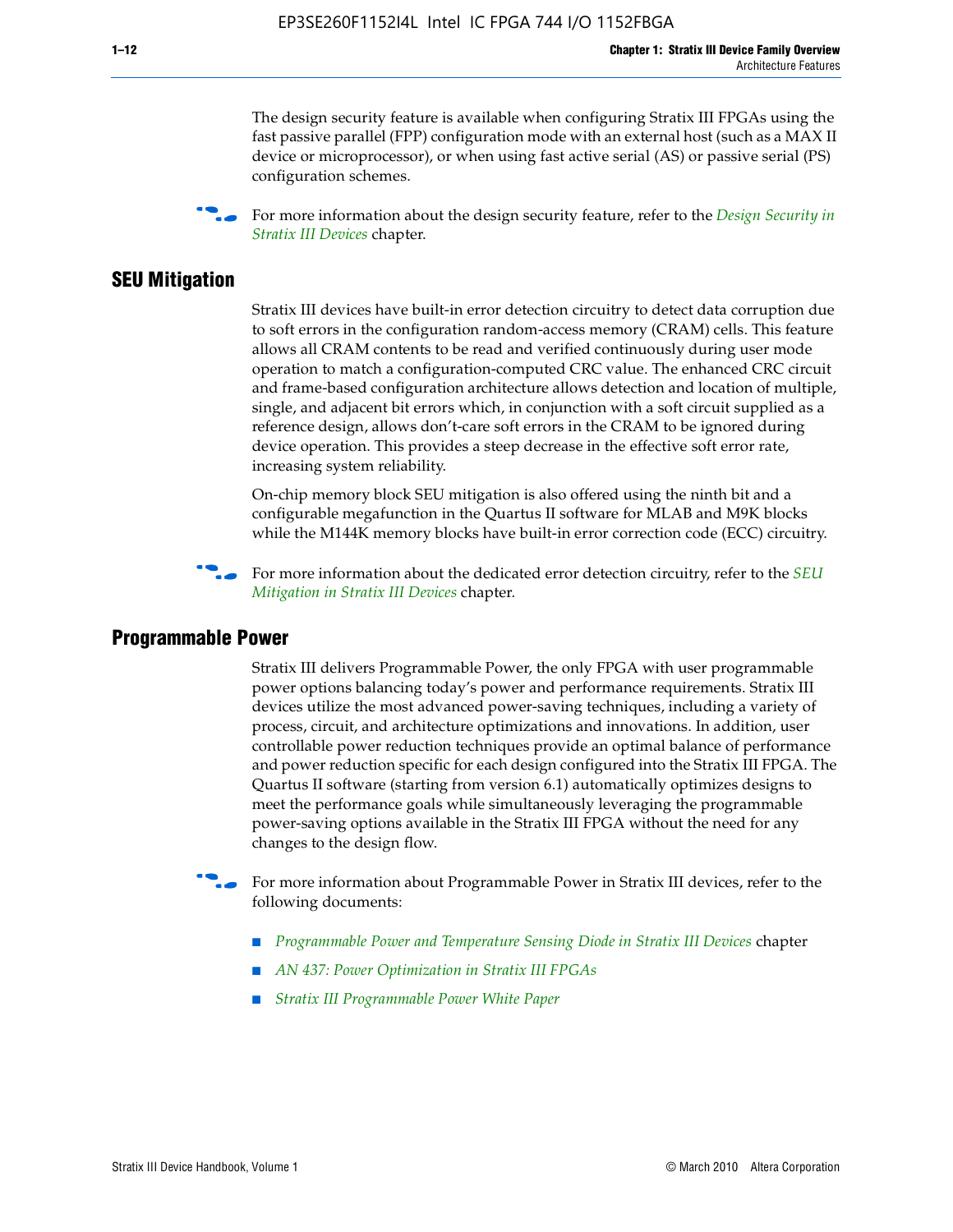## **Signal Integrity**

Stratix III devices simplify the challenge of signal integrity through a number of chip, package, and board level enhancements to enable efficient high-speed data transfer into and out of the device. These enhancements include:

- 8:1:1 user I/O/Gnd/V<sub>cc</sub> ratio to reduce the loop inductance in the package
- Dedicated power supply for each I/O bank, limit of I/Os is 24 to 48 I/Os per bank, to help limit simultaneous switching noise
- Programmable slew-rate support with up to four settings to match desired I/O standard, control noise, and overshoot
- Programmable output-current drive strength support with up to six settings to match desired I/O standard performance
- Programmable output-delay support to control rise/fall times and adjust duty cycle, compensate for skew, and reduce simultaneous switching outputs (SSO) noise
- Dynamic OCT with auto calibration support for series and parallel OCT and differential OCT support for LVDS I/O standard on the left/right banks
- For mor[e](http://www.altera.com/literature/hb/qts/quartusii_handbook.pdf) information about SI support in the Quartus II software, refer to the *[Quartus II Handbook](http://www.altera.com/literature/hb/qts/quartusii_handbook.pdf)*.

For more information about how to use the various configuration, PLL, external memory interfaces, I/O, high-speed differential I/O, power, and JTAG pins, refer to the *[Stratix III Device Family Pin Connection Guidelines](http://www.altera.com/literature/dp/stx3/PCG-01004.pdf)*.

# **Reference and Ordering Information**

The following section describes Stratix III device software support and ordering information.

## **Software Support**

Stratix III devices are supported by the Altera Quartus II design software, version 6.1 and later, which provides a comprehensive environment for system-on-a-programmable-chip (SOPC) design. The Quartus II software includes HDL and schematic design entry, compilation and logic synthesis, full simulation and advanced timing analysis, SignalTap® II logic analyzer, and device configuration.

**For more information about the [Quartus II](http://www.altera.com/literature/hb/qts/quartusii_handbook.pdf) software features, refer to the** *Quartus II* **<b>Fig. 7** *[Handbook](http://www.altera.com/literature/hb/qts/quartusii_handbook.pdf)*.

The Quartus II software supports a variety of operating systems. The specific operating system for the Quartus II software can be obtained from the Quartus II **Readme.txt** file or the *[Operating System Support](http://www.altera.com/support/software/os_support/oss-index.html)* section of the Altera website. It also supports seamless integration with industry-leading EDA tools through the NativeLink® interface.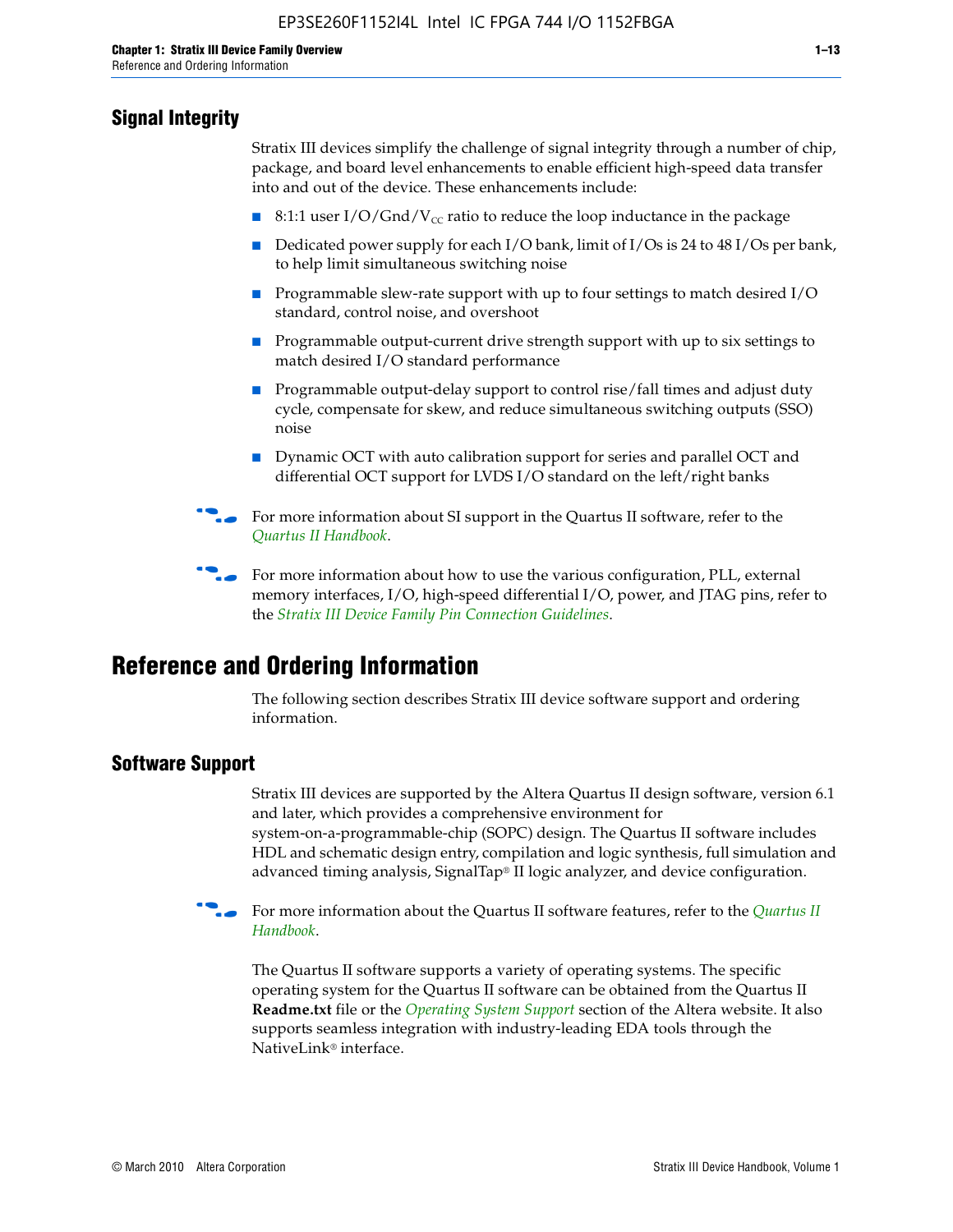## **Ordering Information**

Figure 1–1 shows the ordering codes for Stratix III devices.

For more information about a specific package, refer to the *Stratix III Device Package [Information](http://www.altera.com/literature/hb/stx3/stx3_siii51017.pdf)* chapter.





# **[C](http://www.altera.com/literature/hb/stx3/stx3_siii51012.pdf)hapter Revision History**

Table 1–6 lists the revision history for this chapter.

| <b>Table 1–6.</b> Chapter Revision History (Part 1 of 2) |  |  |  |  |  |
|----------------------------------------------------------|--|--|--|--|--|
|----------------------------------------------------------|--|--|--|--|--|

| <b>Date</b>       | <b>Version</b> | <b>Changes Made</b>                                          |
|-------------------|----------------|--------------------------------------------------------------|
|                   |                | Updated for the Quartus II software version 9.1 SP2 release: |
| <b>March 2010</b> | 1.8            | <b>u</b> Updated Table $1-2$ .                               |
|                   |                | ■ Updated "I/O Banks and I/O Structure" section.             |
| May 2009          | 1.7            | Updated "Software" and "Signal Integrity" sections.          |
|                   |                | ■ Updated "Features" section.                                |
| February 2009     | 1.6            | <b>u</b> Updated Table $1-1$ .                               |
|                   |                | Removed "Referenced Documents" section.                      |
|                   |                | ■ Updated "Features" section.                                |
| October 2008      | 1.5            | ■ Updated Table $1-1$ and Table $1-5$ .                      |
|                   |                | Updated New Document Format.                                 |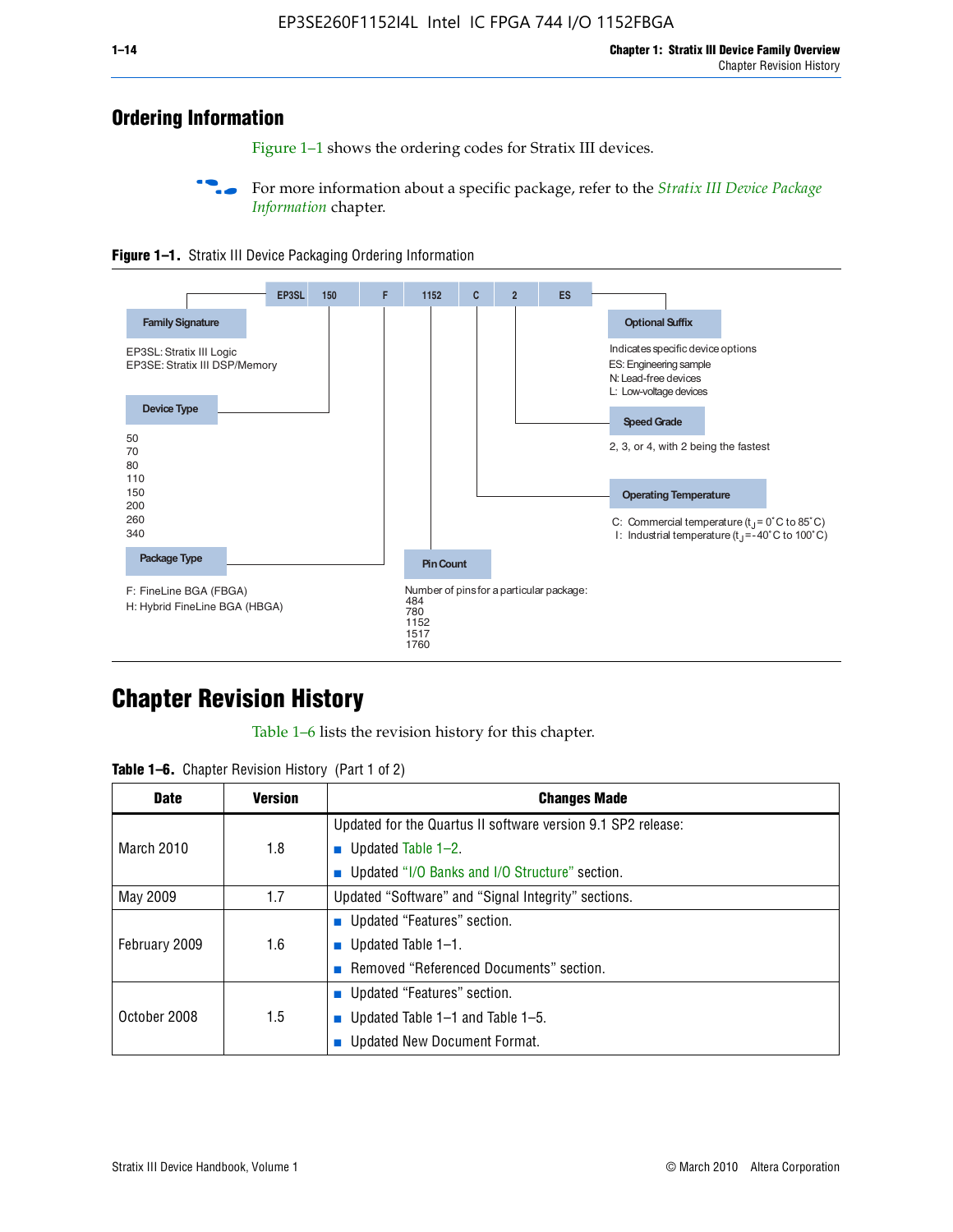#### Table 1–6. Chapter Revision History (Part 2 of 2)

| <b>Date</b>   | <b>Version</b> | <b>Changes Made</b>                                                                             |
|---------------|----------------|-------------------------------------------------------------------------------------------------|
|               |                | <b>Updated "Introduction".</b>                                                                  |
|               |                | Updated Table 1-1.                                                                              |
|               | 1.4            | ■ Updated Table $1-2$ .                                                                         |
| May 2008      |                | Added Table 1-5.<br>ш                                                                           |
|               |                | Updated "Reference and Ordering Information".                                                   |
|               |                | ■ Updated package type information in Figure $1-1$ .                                            |
| November 2007 | 1.3            | ■ Updated Table $1-1$ .                                                                         |
|               |                | ■ Updated Table $1-2$ .                                                                         |
|               |                | ■ Minor typo fixes.                                                                             |
| October 2007  | 1.2            | Added Table 1-4.                                                                                |
|               |                | Added section "Referenced Documents".<br>m.                                                     |
|               |                | Added live links for references.                                                                |
| May 2007      | 1.1            | Minor formatting changes, fixed PLL numbers and ALM, LE and MLAB bit counts in<br>Table $1-1$ . |
| November 2006 | 1.0            | Initial Release.                                                                                |